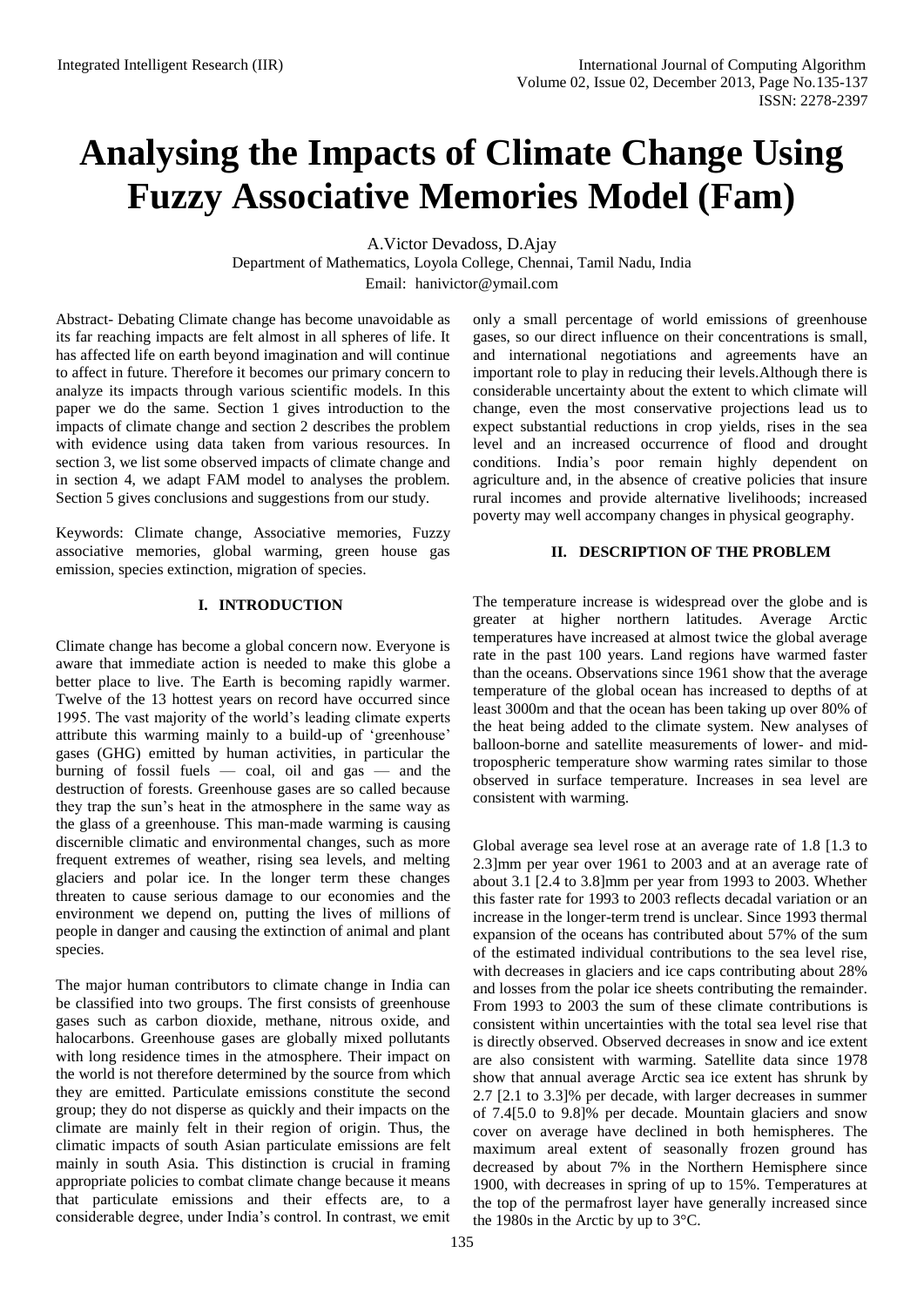# **III. SOME IMPACTS OF CLIMATE CHANGE**

• The polar ice caps are melting, sea levels are rising and glaciers are retreating. Sea level rise threatens the existence of low-lying island states and coastal communities. The complete disappearance of the Greenland ice sheet would raise sea levels by a staggering seven metres. The melting of glaciers is putting people at risk of floods and will deprive them of water resources in the longer term.

• Extreme weather events such as floods, droughts and heatwaves are becoming more frequent, more severe and more costly in some parts of the world. Their impacts include reducing crop yields and thus jeopardising food production.

• Climate change has direct impacts on human health. The summer 2003 heatwave in southern Europe contributed to the premature deaths of more than 70,000 people. Global warming may encourage the spread of tropical diseases such as malaria and dengue.

• Most of the world's endangered species — some 25% of mammals and 12% of birds — may be pushed into extinction over the coming decades as global warming changes their habitats.

• In the long term climate change could threaten regional and international security by triggering conflicts, famines and refugee movements as essential resources become scarce.

# **IV. ADAPTATION OF FAM TO THE PROBLEM**

Let us consider that there are n attributes, say  $x_1, \ldots, x_n$ , where n is finite, that are associated with the causes of climate change and let  $y_1, \ldots, y_p$  be the attributes associated with its effects, where p is finite. From the opinion of the experts we choose the following attributes which are causes of climate change.

## *C<sup>1</sup> – Green house gas (GHG) emissions:*

The greenhouse gases are such as carbon dioxide, methane, nitrous oxide, and halocarbons. Greenhouse gases are globally mixed pollutants with long residence times in the atmosphere. Their impact on the world is not therefore determined by the source from which they are emitted. Therefore they serve as a major cause for climate change.

## *C2 –Natural factors:*

There are a number of natural factors responsible for climate change. Some of the more prominent ones are continental drift, volcanoes, ocean currents, the earth's tilt, and comets and meteorites. When a volcano erupts it throws out large volumes of sulphur dioxide  $(SO_2)$ , water vapour, dust, and ash into the atmosphere. Although the volcanic activity may last only a few days, yet the large volumes of gases and ash can influence climatic patterns for years. Millions of tonnes of sulphur dioxide gas can reach the upper levels of the atmosphere (called the stratosphere) from a major eruption. Much of the heat that escapes from the oceans is in the form of water vapour, the most abundant greenhouse gas on Earth. Yet, water vapor also contributes to the formation of clouds, which shade the surface and have a netcooling effect.Any or all of these phenomena can have an impact on the climate, as is believed to have happened at the end of the last Ice Age, about 14,000 years ago.

#### *C3–Solid waste management:*

When solid waste, from food remnants to chemical byproducts from manufacturing, is not discarded properly it can have far-reaching consequences for the environment and its natural vegetation and inhabitants, as well as for public health. Ninety percent of solid waste goes straight to the landfill.If waste is not discarded properly on land, when it rains the waste is soaked and is then carried through the landfill, eventually making its way into the water you may drink. Especially dangerous chemicals are volatile organic compounds, or VOCs, which usually come from household cleaners and industrial solvents used in operations like dry cleaning. These compounds have been linked to everything from cancers to birth defects.

## *C4–Deforestation:*

Trees and plants are essential to a stable climate. They help remove heat-trapping carbon dioxide gas from the air by storing it in their leaves, wood, roots and soils. But when trees and plants are destroyed, this stored carbon dioxide is released into the atmosphere, where it contributes to climate change. In fact, deforestation and land use change contributes approximately 20 to 25 percent of the carbon emissions that cause climate change.

#### *C<sup>5</sup> – Water and land pollution:*

"In aquatic ecosystems, effects of acidity, nitrogen, and mercury...are well documented," states the Cary Institute. The effect on lakes is largely acidification which contributes to "eutrophication of estuaries (excess of organic and mineral nutrients causing algae and cyanobacteria to grow quickly depleting oxygen supply for plants and living organisms in water)." Coral reefs in the ocean are dying from water pollutants. Many fish store pollutants in their bodies which affect their reproduction. Fish stocks are crashing because of persistent over-fishing, too.

The following are the attributes we choose from the opinion of the experts as effects of climate change.

## *G<sup>1</sup> – Migration of species:*

One of the major effects of climate change is migration of species. Every living organism defines for itself a living condition in a particular climate. When its livelihood gets affected by that change in climate it migrates from place to place searching for a suitable condition to live.

## *G<sup>2</sup> – Crop yields:*

Climate change is projected to reduce net cereal production by 4% to 10% under most conservative scenario of the International Panel on climate change. Several studies have found a negative correlation between crop yields and poverty rates.

## *G<sup>3</sup> – Glacier and snowpack decline:*

Glaciers the world over are thinning and shrinking as the planet warms. If the earth keeps warming at the current rate,